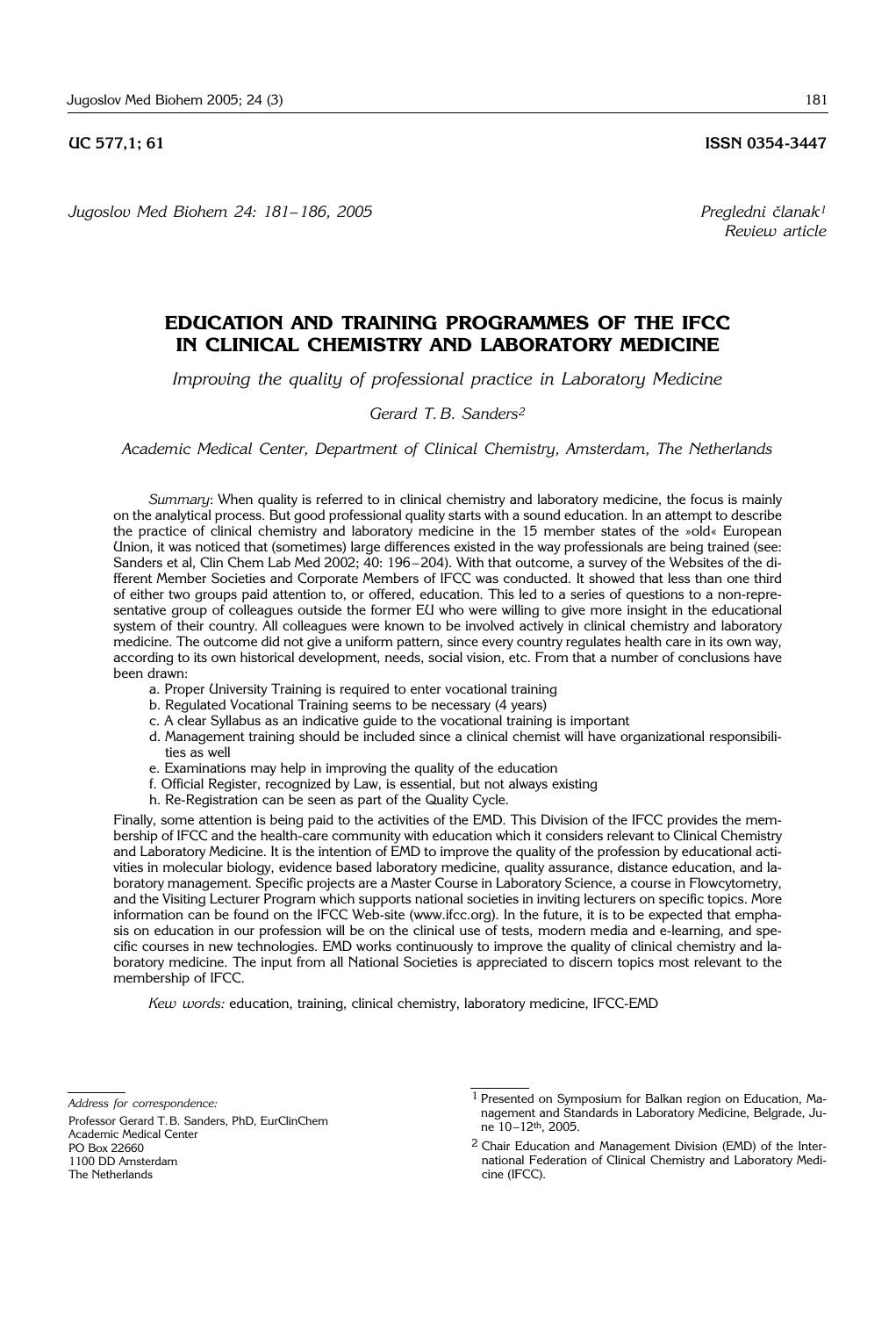# **Introduction**

During many years prominent focus of clinical chemistry has been on research, scientific and technical developments, and quality and quality improvement as tools to improve patient care. Without doubt these issues represent the way forward in the performance of our laboratories.

Still another factor is of unmistakeable importance for, finally, the well-being of patients, and that is a good (continuous) education. This not only holds for clinical chemists themselves, but for everyone forming the population of our laboratories.

The International Federation of Clinical Chemistry and Laboratory Medicine has recognized this necessity for a long time. Since 1967 it has already an Education (and Management) Division (EMD, at that time as part of IUPAC.

Most National Societies of the so-called developed countries continuously offer their members high level education in clinical chemistry. This starts at the training of clinical chemists and is continued during their professional life. Within the framework of IFCC a number of these societies have sent their most talented lecturers abroad for courses and lectures to train professionals in the developing countries. This article is meant to review the present status and goals of the educational activities of the EMD and all its Committees and Working Groups.

#### **Education in relation to Quality**

When looking for a definition of quality one learns that quality is the degree to which defined needs are fulfilled, or the needs and expectations of users and customers (here: clinicians and patients) are satisfied. In these definitions quality mostly is interpreted in a more strict sense, i.e. the reliability of a test result. But there is more to obtain a test result that really satisfies the need of our patients. The education of professionals and their co-workers is another guarantee that the test result will be as reliable as possible. That is interpreted by the ISO/DIS quality manual 15189. There it says under chapter 5 Technical Requirements:

»5.1 Personnel

5.1.3 The laboratory shall be directed by a person or persons having executive responsibility and the competence to assume responsibility for the services provided

NOTE *Competence* is here understood as the product of basic academic, postgraduate and continuing education, as well as training and experience of several years in a medical laboratory

5.1.9 There shall be a continuing education program available to staff at all levels«

When we look in a broader perspective, roughly the following main activities can be discerned for a clinical chemistry laboratory:

*Research*: Fundamental and Applied Research

*Analytical* Aspects: Total Analytical Process

*Clinical* Aspects: Interpretation and Advice: Link between Bench and Bed

*Management and Organization*: Financial, Personnel, Logistics Management

*Education*: (Post-Graduate) Training, Continuous Education.

All these aspects together will support the quality of a laboratory.

### **How did we, within clinical chemistry, support education in the last few years?**

To answer the question on the different forms of education in clinical chemistry one may take various approaches. One way is to survey the Web-sites of IFCC National Societies and Industry in relation to education in clinical chemistry.

In a survey of the 74 Web-sites of the IFCC Full Member Societies, only 23 give information on education, such as training schemes, continuing education, information for patients (for example *Lab Test on Line*). Looking at the Web-sites of the 31 IFCC Corporate Members, educational information to clinical chemists was available on 8 sites.

The conclusion on this rough survey may be that education is considered to be of limited importance in the professional practice of Clinical Chemistry and Laboratory Medicine. I do not think that we have a low esteem of this essential part of our daily practice, but still there should be a common interest of National (Regional) Societies and Industry in education in clinical chemistry for the sake of the profession.

This should be aimed at professionals, our coworkers in the laboratory, and at the General Public.

It is my opinion that, except for a limited number of activities, we do not pay enough attention to the General Public (our 'clients'). Everyone can tell you what a doctor, a pharmacist, or a radiologist is doing. The importance of our activities for healthcare is not well recognized nor appreciated. That should change and here is a clear role for IFCC, the National Societies, and Industry.

### **Content and structure of Education**

More than ten years ago, we started a survey within the (old) EU about the education in Clinical Chemistry and Laboratory Medicine. It was recogni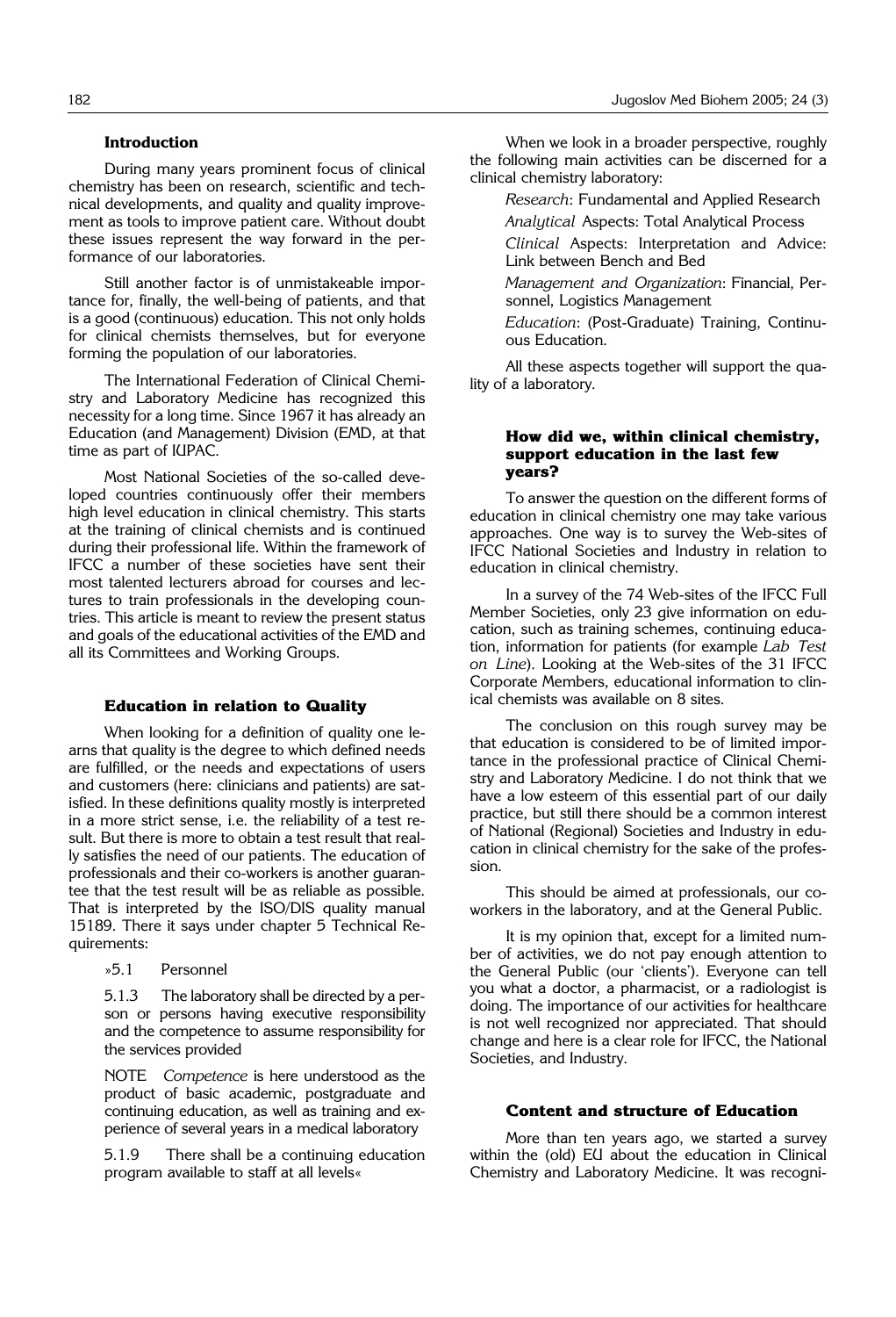zed at that time that healthcare and the related medical professions had all developed according to national laws, schemes and rules. Accordingly, so did laboratory medicine and its training. Many years of good co-operation have led to a common outcome and that may be seen as a great step forward. This was reported in 2002 (Sanders et al, CCLM 2002; 40: 196–204).

In summary, one can say that in the vocational training all elements of the profession should be addressed – in such a way that the outcome of the specialist training is a common one, irrespective of the university education at the start of the training – leaving undisturbed the national values of healthcare as they have developed over the years. Local differences (Blood banking, Microbiology) will always remain.

This excellent co-operation between the national Societies within the EU has led to the EC4 syllabus, which is not intended as a training guide for individuals but a description of a minimal training program and an indication of the level of content of National Training Programs to obtain adequate knowledge. (The EC4 Syllabus for Postgraduate Training in Clinical Chemistry and Laboratory Medicine, Bousquet et al CCLM 1999; 37: 1119 –1127).

In other countries or regions not many Official Syllabi exist. On the Web one may find examples in Sweden, Canada, and Mexico.

Then a rough survey was performed on Clinical Chemistry and Laboratory Medicine Education in some other IFCC Member Countries. The main conclusions are as follows:

- School systems are comparable in different countries – entrance to University usually starts at age 18.
- University Training thought necessary to enter Clinical Chemistry and Laboratory Medicine Education mostly is Masters, MD, PhD, or Pharmacy (it is exceptional to allow a Bachelor Degree); PhD sometimes is recommended.
- In a few countries only MDs can enter profession, but this is becoming an exception. In practice clinical chemistry and laboratory medicine is a common playground for MDs and PhDs.
- Length of University training is usually 5–6 years; for MDs  $5-6$  years + internship (1 year). A PhD may take some extra 4 years.
- Nowhere a separate University program in Clinical Chemistry and Laboratory Medicine exists, with maybe one or two exceptions. The training may be part of a larger curriculum »Clinical Chemistry and Molecular Biology«, »Laboratory Medicine«, or »Medical Laboratory Sciences«. Thus, no University degree in Clinical Chemistry and Laboratory Medicine exists.
- Vocational Training (post-graduate training) in Clinical Chemistry and Laboratory may vary in different countries:
	- o In a number of Countries no Formal Training exists. Training 'On the Spot' and experience may earn the Title Clinical Chemist. Another route is via Research Interests (PhD) or Industry.
	- o When an official training is required, this may range from 1–5 years in different forms: in an (Accredited) University (Medical School), combined Medical School and (University) Hospital, or (Accredited) Hospital Laboratory.
- Official examinations can be part of the Vocational Training and these may be a condition to enter the Official Register.
- After fulfilling the pre-defined conditions for training and (official) registration, it is interesting to see in how many countries an official register exists. In a few countries there are no Registers at all; in many countries Registers for Clinical Chemists exist, more for MDs than Scientists. They are mostly controlled directly or indirectly by the Government; keeping the MD Register usually is delegated to the national Medical Association.
- Only in a minority of countries the profession is regulated by Law. In that case a different position may be seen for MDs and Pharmacists.
- Re-Registration is no common practice. This system, put into practice in a limited number of countries, should be the basis for a further improvement in quality in our profession.
- An official registration not automatically forms the basis for the position as head of the laboratory. But, in the majority of countries this is common practice.

Conclusions for this part:

- 1. IFCC should aim at the highest quality of professional practice;
- 2. IFCC should offer education to ensure well qualified heads of laboratories;
- 3. Since Professionals should be Heads of Laboratories, a good Management Training is essential;
- 4. Elements to guarantee professional quality: Proper University Training (no BSc); Regulated Vocational Training (4 years); Clear Syllabus (according to local practice); Management included; Examinations; Official Register (recognized by Law); Re-Registration.

# **Education and Management Division (EMD) of IFCC**

This inventory and others, form the basis for the actions of the EMD.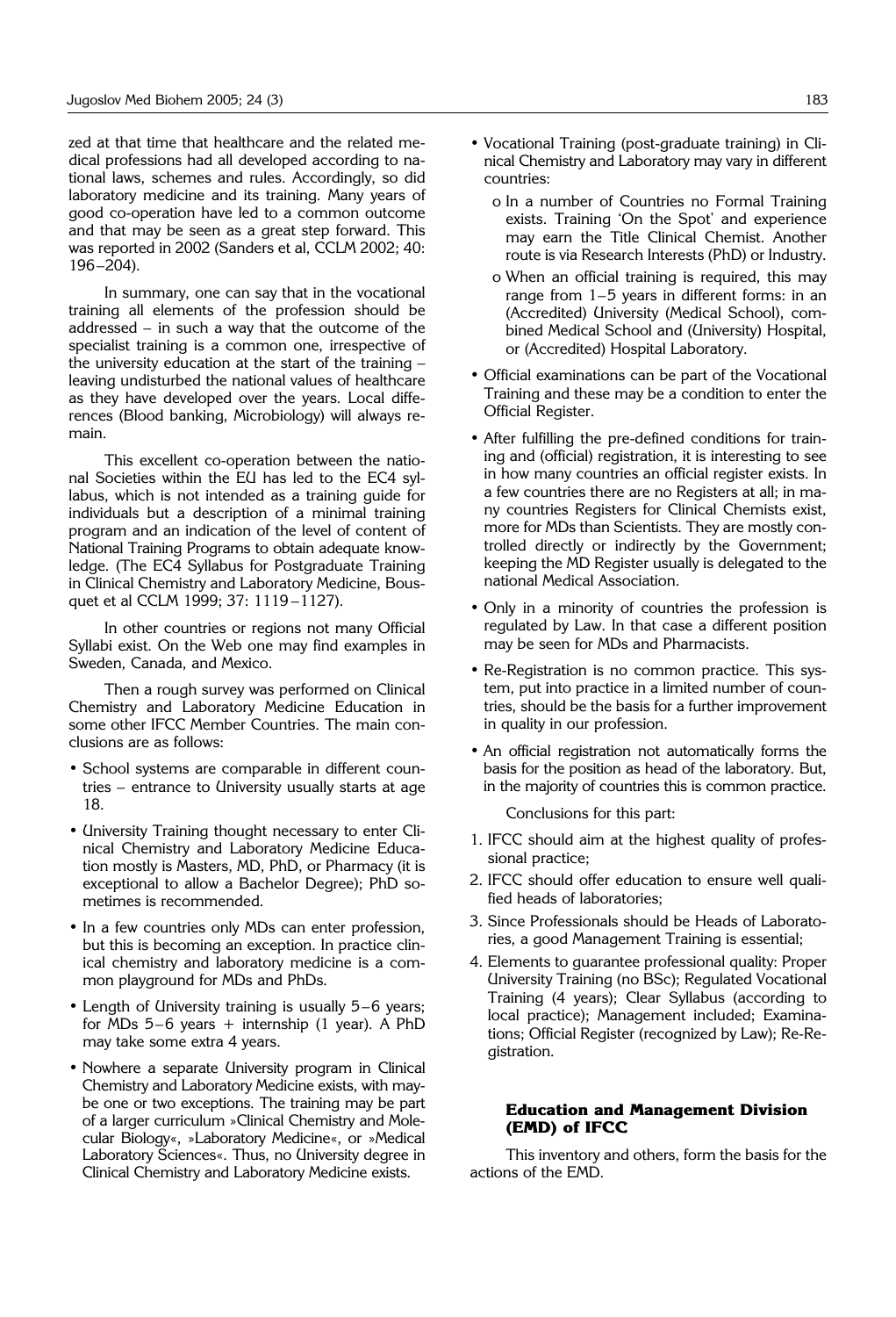EMD aims to improve the quality of Chemistry and Laboratory Medicine Worldwide by raising the professional level of all colleagues, especially those in developing countries, for the well-being of all patients trusted to our services (Fulfilling the defined needs).

Like all in all Divisions of IFCC, a lot of the work is being done in Committees and Working Groups. Developing countries are getting the largest attention of the Division. In general, it may be said that activities consist of defining teaching programs, indicating where to find essential texts and Web-sites, teaching new techniques, offering courses and/or symposia, and providing Visiting Lecturers.

Below, the main tasks of the Committees and Working Groups will be summarized.

#### *Committee on Molecular Biology Curriculum*

*Activities:* Courses in Clinical Molecular Biology Techniques: 2nd Course July 2004 Milan, Italy; Symposia at International Congresses: Glasgow 2005: »Genotyping in the postgenomic era«; Educational Material.

#### *Committee on Analytical Quality*

*Activities:* Education in relation to Analytical Quality. Education Courses EQA/IQC; Management in relation to analytical quality; Establishment of EQA; Serum Donation Project requests (SERO); Regional Promotion of EQA; Perth APCCB Seminar EQA in Asia/Pacific Region; Standards.

#### *Committee on Evidence Based Laboratory Medicine*

*Activities:* Evidence Based Guideline Development; Assessment of Quality of Evidence Based Guidelines; Database on Systematic Reviews, last update: October 2004, 435 reviews (www.ifcc.org); Cooperation with Cochrane Collaboration; External Quality Assurance of Test Interpretation; Training & Education (symposia, lectures, articles).

Many educational activities at international congresses.

1st IFCC/FESCC EBLM Course:4 days in September 2005, Budapest, Hungary – Postgraduate curriculum on EBLM.

Publication of EBLM teaching materials.

### *Committee on Education and Curriculum Development*

*Activities:* Research Methodology for Students in Developing Countries; Questionnaire; Master Course in Clinical Laboratory Science (La Plata Program); Working Group on Distance Education (WG-DE).

Working Group Master in Clinical Laboratory Science (La Plata Course).

Project Description: Two Year Graduate Course in Laboratory Medicine as a joint initiative of IFCC and the Universidad Nacional de La Plata (UNLP), delegated to C-ECD. The course leads to a Master's Degree in Clinical Laboratory Sciences.

2<sup>nd</sup> cycle (2002–2004) of Masters Program is finished.

Based on the experience from the Masters Program in La Plata, a Handbook has been published by C-ECD and WG-La Plata. This may serve as a blueprint for such a program in other regions (Fink and Allen, CCLM 2003; 41: 1379 –1386).

Working Group on Distance Education (WG-DE)

Activities: Define portal re IFCC; Develop IFCC portal, including process to change information regularly; Select material from societies' websites to put on IFCC portal – starting December-04.

Visiting Lecturer Program (VLP). Supported by DPC and Dade-Behring.

Mission: to promote and share knowledge and skills (professional, technical, managerial and educational) in Clinical Chemistry with all National Societies of the IFCC.

National Societies may request a Visiting Lecturer to lecture in their country on topics relevant to their membership. EMD is very glad that the interest for this program is growing. Consequently, more lecturers are requested and sent out.

*Committee on Clinical Laboratory Management*

*Activities:* promoting Laboratory Management in developing countries.

2004: Monograph on Management of Change.

Working Group on Flowcytometry.

EMD wishes to offer more Courses on Modern Technologies and Flowcytometry is one of them.

New Course Planned for Sept. 2005 (Bremen, Germany), Symposium and Wet-lab Sessions. IFCC, University of Mainz, and Beckman-Coulter co-operation.

Working Group on the Review of Educational Materials.

Judgement of Educational Materials offered to IFCC; At present not many materials offered.

Working Group on EPO Therapy.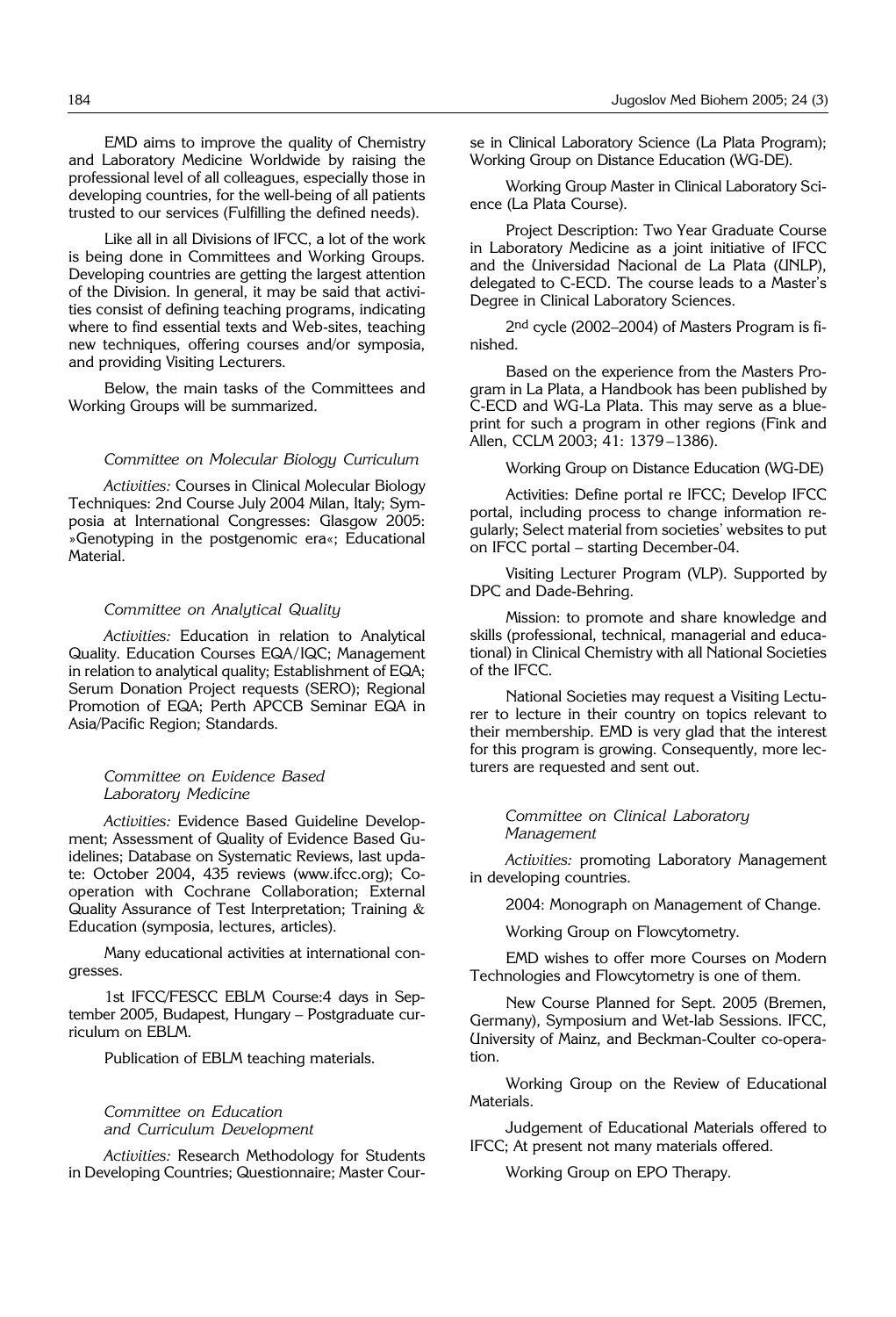Activities: Laboratory Management of r-HuEPO Therapy: Guidelines for Assessment of the Optimal Therapeutic Approach. Treatment, Monitoring, Best Practice Guidelines, Tests for Patient Selection.

# The way forward in education in clinical chemistry

After having given this short overview of the EMD, it is important to pay some attention to EMD in the Years to Come. This is done in the following sentences<sup>.</sup>

Bring clinical chemistry education to the basis where direct contacts with patients are; Focus on Developing Countries, Attention to Asian Pacific Region; Presence at Regional and International Congresses: Follow the needs of the IFCC Membership; Lessons from Questionnaire on Education. Important topics: Case-based learning tools, Evidence Based Laboratory Medicine, Quality Control and Quality Assurance, Test Interpretation, Laboratory Management/Financial Management, Pre-analytical effects on test results; Teaching Specific (Technical) Knowledge: Clinical Molecular Biology, Flowcytometry, Mass Spectrometry.

Consequently, the activities of EMD are changing. In the Old Days the main topics were: Standardization, Education, Curriculum Development, and Publications.

Now EMD is focussing on issues such as: Clinical use of Tests, Indication and Interpretation, Expand Relationships with Clinicians and Patients, Modern Media, Distance Education, »Technical« Courses, Developing Countries, Role of Corporate Members, and Quality of Education.

## **Final remarks**

This article represents a short personal vision on education in clinical chemistry and laboratory medicine. Many ways may lead to providing sound tools to clinical chemists to pratice their profession in the best possible way. Whatever route will be followed, the main goal should be to raise the level of clinical chemistry, for the profit of patient care.

# IFCC EDUKACIJA I PROGRAMI OBUČAVANJA U KLINIČKOJ HEMIJI **I LABORATORIJSKOJ MEDICINI**

Poboljšanje kvaliteta profesionalne prakse u laboratorijskoj medicini<sup>1</sup>

Gerard T.B. Sanders<sup>2</sup>

Academic Medical Center, Department of Clinical Chemistry, Amsterdam, The Netherlands

Kratak sadržaj: Kada se govori o kvalitetu u kliničkoj hemiji i laboratorijskoj medicini težište je uglavnom na analitičkom procesu. Međutim, dobar profesionalni kvalitet zavisi od dobrog obrazovanja. U pokušaju da se opiše praktikovanje kliničke hemije i laboratorijske medicine u 15 članica »stare« Evropske zajednice, uočava se da (ponekad) postoje velike razlike u načinu na koji su stručnjaci pripremljeni za izvršavanje svojih zadataka (vidi: Sanders et al, Clin Chem Lab Med 2002; 40: 196-204). U odnosu na takav ishod pretraživane su Web stranice različitih Društava članica i Pridruženih članica IFCC. Pokazalo se da manje od jedne trećine obe grupe posvećuju pažnju edukaciji. Ovo vodi ka seriji pitanja kolegama koji nisu predstavljeni u EU a koji žele da posvete više pažnje procesu edukacije u svojoj zemlji, a uključeni su aktivno u kliničku hemiju i laboratorijsku medicinu. Krajnje ishodište ne daje uniforman obrazac, s obzirom da u svakoj zemlji postoji specifična regulativa u oblasti zdravstvene zaštite, shodno sopstvenom istorijskom razvoju, potrebama, socijalnoj viziji itd. Iz ovih činjenica moguće je izvući brojne zaključke:

- a. Neophodno je odgovarajuće univerzitetsko obrazovanje za postizanje zanimanja
- b. Potrebno je regulisati program obrazovanja (4 godine)
- c. Za ostvarivanje obrazovanja za zanimanje potreban je dobar Syllabus kao vodič
- d. Neohodno je uključivanje menadžmenta u obrazovanje s obzirom da je klinički hemičar odgovoran i za organizaciju posla
- e. Ispiti potpomažu kvalitet edukacije
- f. Zvanični registar, priznat zakonski, je neoohodan, mada ne postoji uvek
- g. Re-registracija, zakonski regulisana, je veoma bitna, mada uvek ne postoji